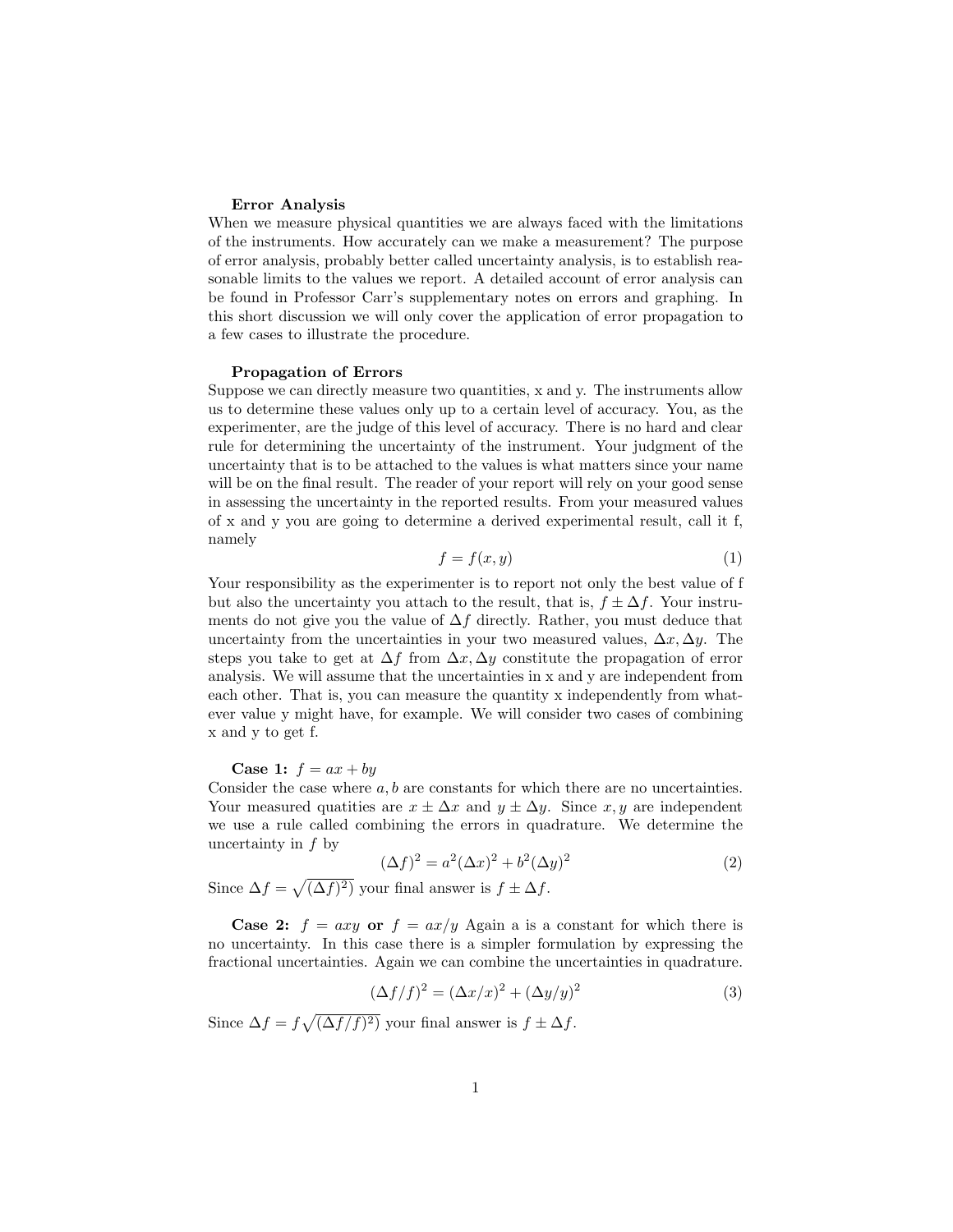# Example: Obtaining the volume of a cylinder with an axial hole in it

We use the calipers to obtain values for the outer diameter  $D$  and the inner diameter d and the length L. We judge that we can determine distance with the calipers to within 0.002*cm*. Suppose now  $D = 3.800 \pm 0.002$ *cm*,  $d = 0.445 \pm 0.002$ 0.002cm and  $L = 3.790 \pm 0.002$ cm. The derived experimental quantity is the volume V,

$$
V = (\pi/4)L(D^2 - d^2) = abc \tag{4}
$$

Where  $a = (\pi/4)$ ,  $b = L$  and  $c = (D^2 - d^2)$ . *V* is a product of three terms. Since the term involving  $\alpha$  is a constatnt there is no uncertainty associated with it. The terms involving  $b, c$  do have uncertainties. The expression for the fractional uncertainties is then

$$
(\Delta V/V)^2 = (\Delta b/b)^2 + (\Delta c/c)^2 = (\Delta L/L)^2 + (\Delta (D^2 - d^2)/(D^2 - d^2))^2
$$
 (5)

$$
(\Delta L/L)^2 = (0.002/3.790)^2 = 2.78 \times 10^{-7}
$$
 (6)

The term for  $\Delta(D^2 - d^2)$  is in the form of case 1. We must obtain the uncertainties for the terms  $D^2$ ,  $d^2$  separately. For example, the uncertainty in  $D^2$  is of the form of case 2 where  $x = D, y = D$ , hence

$$
(\Delta DD / DD)^2 = (\Delta D / D)^2 + (\Delta D / D)^2 = 2(\Delta D / D)^2 \tag{7}
$$

$$
\Delta D^2 / D^2 = \sqrt{2} \Delta D / D \tag{8}
$$

$$
\Delta D^2 = \sqrt{2}D\Delta D = \sqrt{2}(3.80) * 0.002cm^2 = 1.07 \times 10^{-2} cm^2 \tag{9}
$$

So likewise for  $\Delta d^2$ 

$$
\Delta d^2 = \sqrt{2}d\Delta d = \sqrt{2} * 0.445 * 0.002 = 1.3 \times 10^{-3} cm^2 \tag{10}
$$

$$
(\Delta(D^2 - d^2))^2 = (1.07 \times 10^{-2} cm^2)^2 + (0.13 \times 10^{-2} cm^2)^2 = 1.16 \times 10^{-4} cm^4
$$
 (11)

Then

$$
(\Delta(D^2 - d^2)/(D^2 - d^2))^2 = (1.16 \times 10^{-4} \text{cm}^4/(14.24 \text{cm}^2))^2 = 5.72 \times 10^{-7} \tag{12}
$$

Substituting these fractional uncertainties gives

$$
(\Delta V/V)^2 = (2.78 + 5.72) \times 10^{-7}
$$
 (13)

We evaluate the volume,  $V = (\pi/4) * (3.790) * 14.24 cm^3 = 42.39 cm^3$ ,  $\Delta V/V =$  $9.2 \times 10^{-4}$ ,  $\Delta V = 42.39 \times 9.2 \times 10^{-4}$  and we report  $V = 42.39 \pm 0.04$ cm<sup>3</sup>.

### General formula for error propagation by quadrature

The formulas we used in eqn 2 and eqn 3 can be derived from the general expression, eqn 14, for combining independent errors using quadrature. Given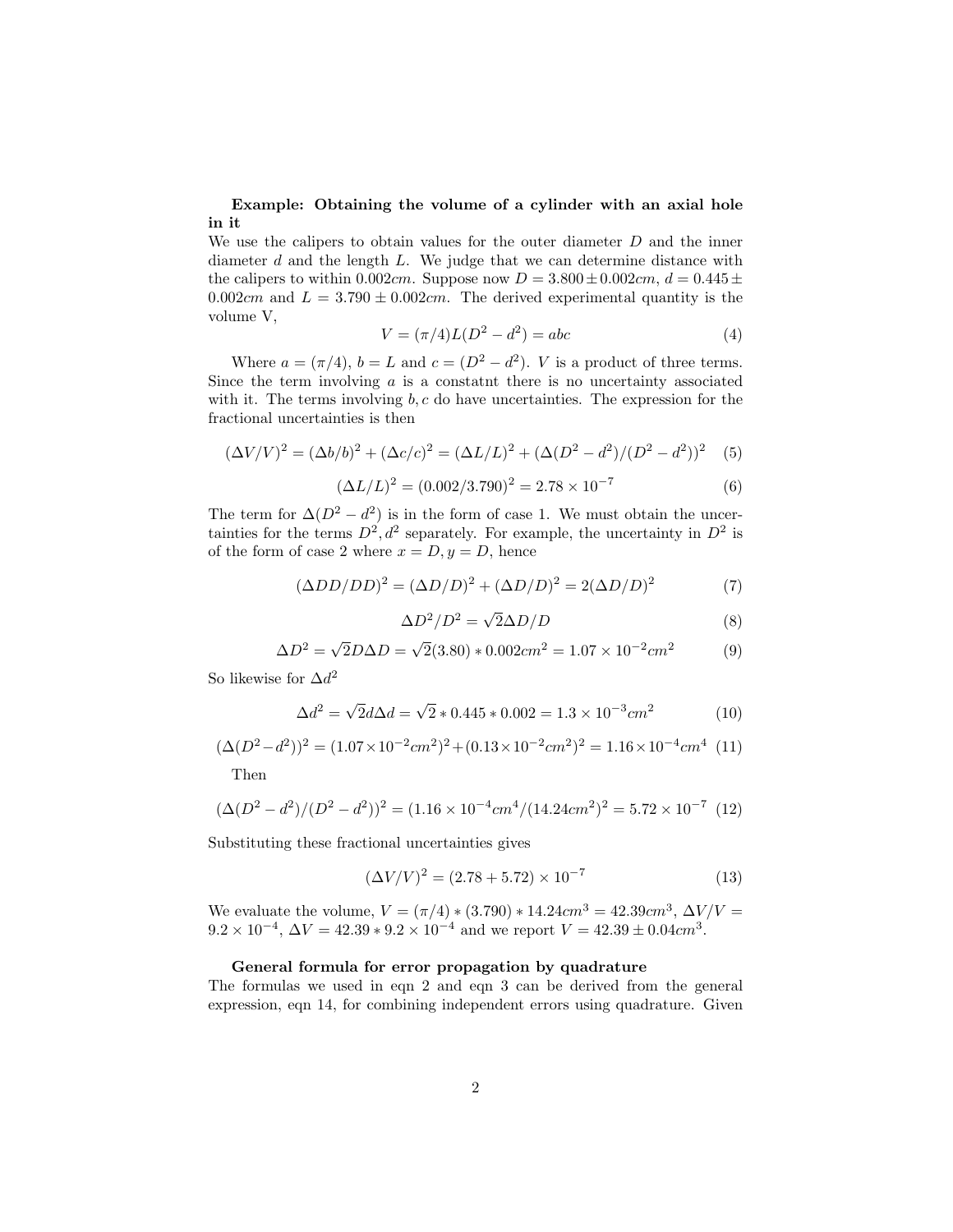a function  $f(x_1, x_2, ... x_n)$  of n independent variables we propagate the errors in the  $x_1, x_2, \ldots, x_n$  to obtain the error in f.

$$
(\Delta f)^2 = \sum_{i=1}^{i=n} (\frac{\partial f}{\partial x_i})^2 (\Delta x_i)^2.
$$
 (14)

Consider the example we just used,  $V(L, D, d) = (\pi/4)L(D^2 - d^2)$  and evaluate the partial derivatives.

$$
\frac{\partial V}{\partial L} = (\pi/4)(D^2 - d^2). \tag{15}
$$

$$
\frac{\partial V}{\partial D} = (\pi/4)L(2D) \tag{16}
$$

$$
\frac{\partial V}{\partial d} = -(\pi/4)L(2d) \tag{17}
$$

Evaluating the expression in eqn 18

$$
(\Delta V)^{2} = ((\pi/4)(D^{2} - d^{2})\Delta L)^{2} + ((\pi/4)L(2D)\Delta D)^{2} + (-(\pi/4)L(2d)\Delta d)^{2} (18)
$$

Gives  $\Delta V = 0.046 \text{cm}^3$ , which is the same as our earlier result except for rounding off errors.

# Comparing experimental results to each other and to theory

Many times the same physical quantity is measured by several groups. It is highly unlikely that all these results will be exactly the same given experimental uncertainties. How then does one compare the different values to each other or to a theoretical expectation? The comparison can only be done if the uncertainties have been reported. Suppose the same cyclinder we have been discussing has been measured by five groups with values in  $cm<sup>3</sup>$  $V_0 = 42.39, V_1 = 42.32, V_2 = 42.26, V_3 = 42.19, V_4 = 42.10$ . Each group claims to have the same uncertainty,  $\Delta V = 0.05$ cm<sup>3</sup>. Is there a significant difference between the different measurements? We can compare group 0 to the other groups, for example. Call the difference between the absolute value between group 0 and group 1  $\delta_{01}$ .

$$
\delta_{01} = |42.39 - 42.32| = 0.07 \, \text{cm}^3 \tag{19}
$$

The uncertainty in this difference is given by the formula in eqn 2

$$
(\Delta (diff))^2 = (\Delta V_0)^2 + (\Delta V_1)^2 = (0.05cm^3)^2 + (0.05cm^3)^2 \tag{20}
$$

$$
\Delta(dff) = \sqrt{2} * 0.05 cm^3 = 0.07 cm^3 \tag{21}
$$

The difference between groups 0 and 1 is said to be within experimental error since in this case the uncertainty in the difference is about the same size as the difference,  $\delta_{01} \approx \Delta (diff)$ . The difference between group 0 and group